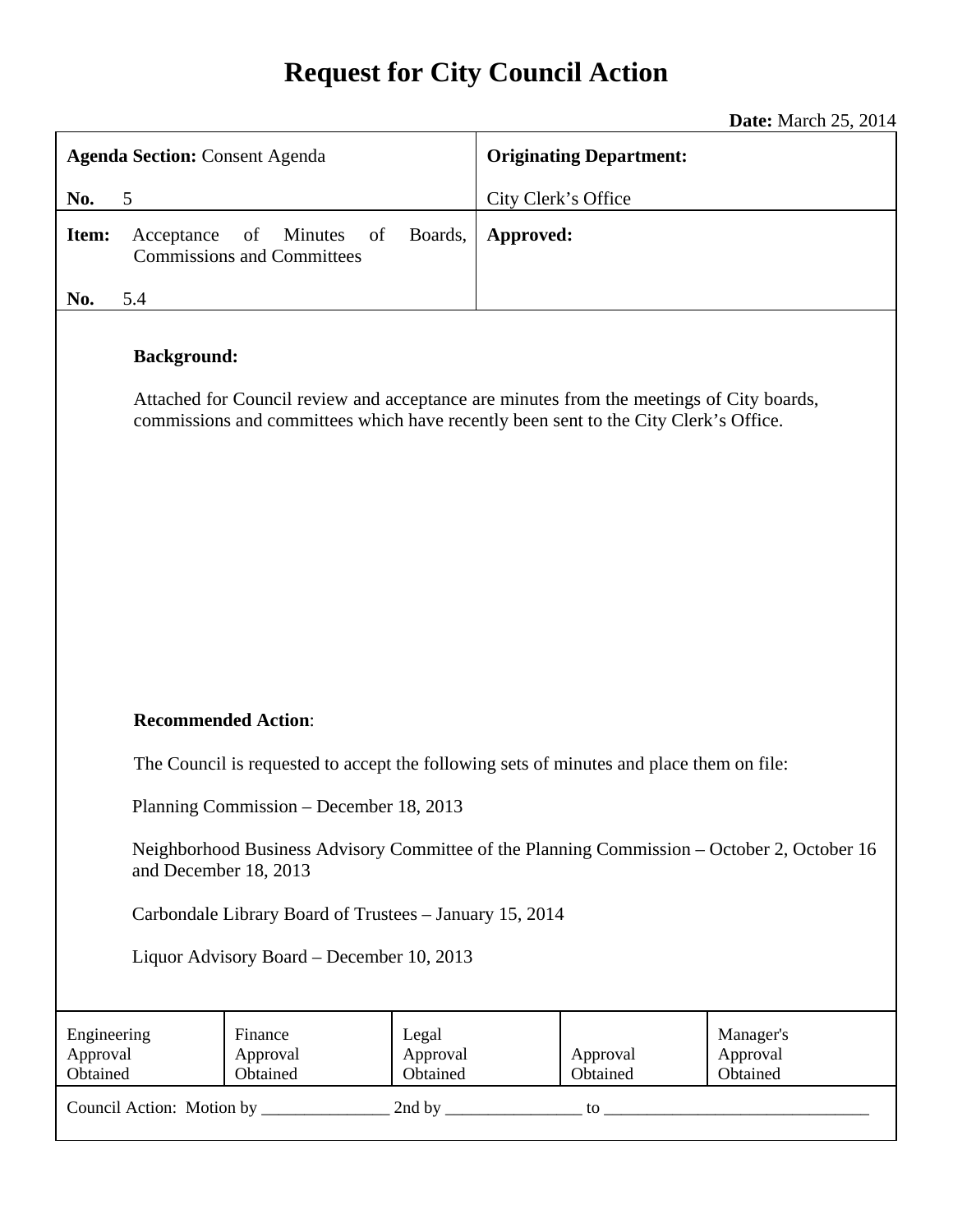## **MINUTES**



**Carbondale Planning Commission Wednesday, December 18, 2013 Room 108, 6:00 p.m. City Hall/Civic Center 7:00 p.m.**

Mr. Grant called the meeting to order at 6:00 p.m.

| <b>Members Present:</b> | Anz, Grant, Kang, Love, Lilly<br>Bradshaw (ex-officio) $(6:12)$ |
|-------------------------|-----------------------------------------------------------------|
| <b>Members Absent:</b>  | Barke, Hunsaker, McClurg                                        |
| <b>Staff Present:</b>   | Wallace, Taylor                                                 |

## **Approval of Minutes:**

Ms. Lilly moved, seconded by Mr. Kang, to approve the minutes of November 6, 2013. The motion to approve the minutes passed on a unanimous voice vote.

## **Report of Officers, Committees, Communications:**

None

#### **Public Hearings:**

None

### **Old Business**

None

## **New Business**

**A.** Election of Officers

It was decided that an Election Committee of all attendees would confer following the meeting to determine a slate of officers, to be elected at the next meeting, for 2014.

**B.** CIP Recommendations

There was discussion regarding future CIP recommendations amongst commission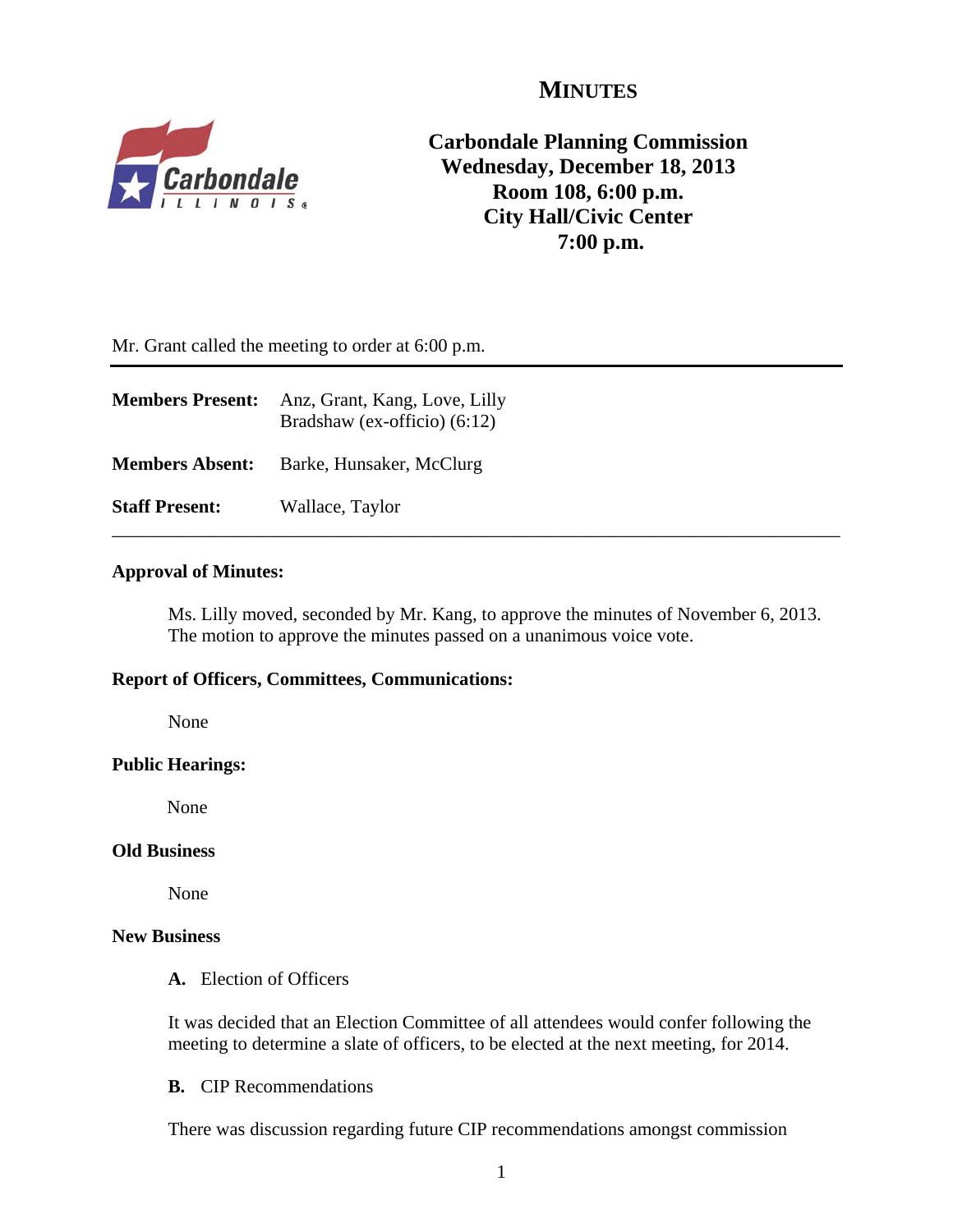members.

Mr. Wallace explained that these suggestions will be forwarded to the Public Works Department, then to the City Council for consideration. He reviewed the list of CIP recommendations for the Commission.

Mr. Kang moved, seconded by Ms. Lilly, to move the CIP recommendations to the Public Works Department.

The motion was approved by a unanimous voice vote.

**C.** The Commissioner, Fall 2013

No discussion.

**D.** City Council Agendas of November 19, December 3 and December 17, 2013

Ms. Bradshaw reviewed this item.

**E.** Neighborhood Business Advisory Committee Status Update

Mr. Grant stated that a meeting of this committee will be held immediately after this meeting over in Room 103.

## **7. Adjournment**

Mr. Grant adjourned the meeting at 6:32 p.m.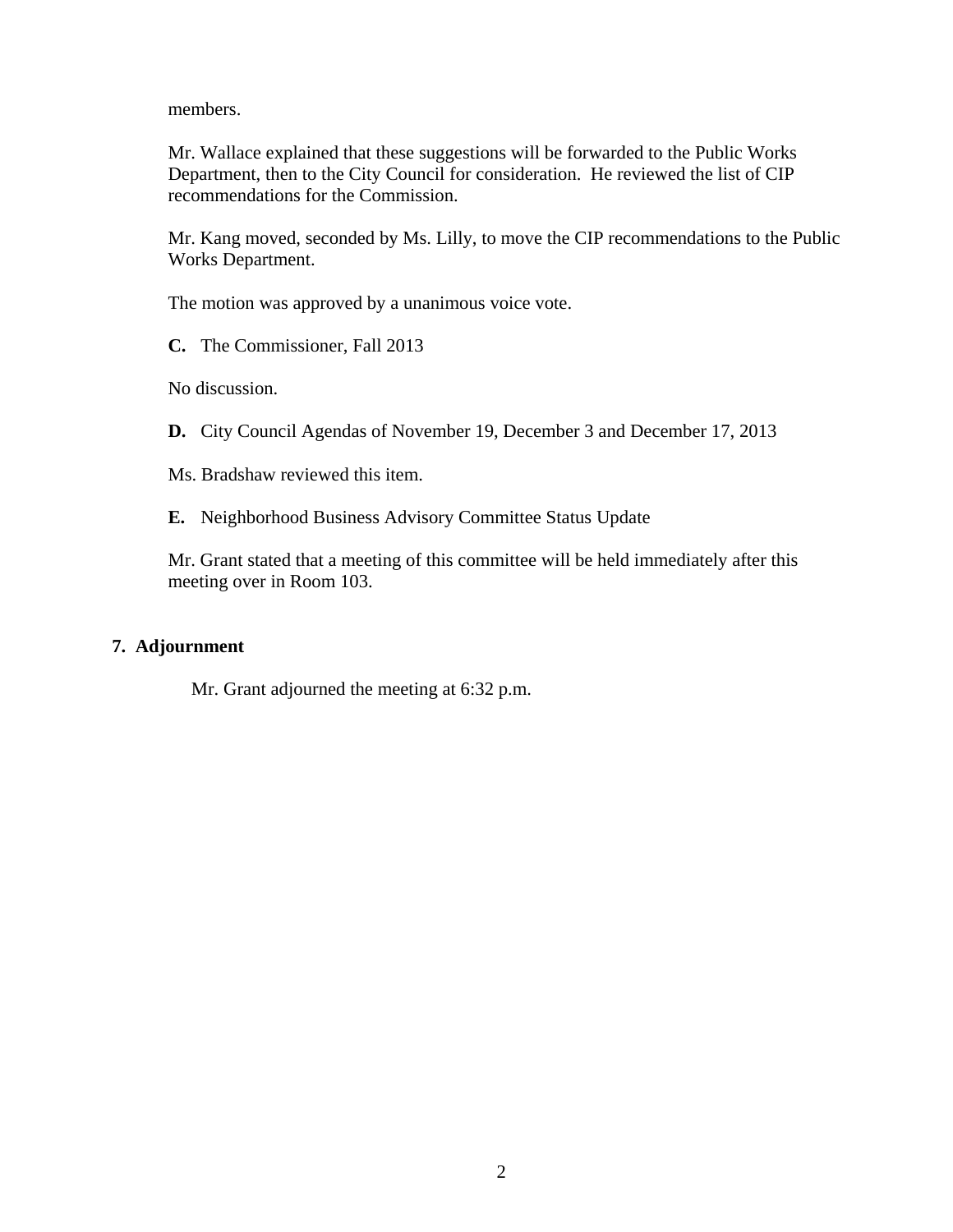

**MINUTES Neighborhood Business Advisory Committee of the Carbondale Planning Commission Wednesday, October 2, 2013 Room 108 City Hall/Civic Center 7:00 p.m.**

Mr. Grant called the meeting to order at 6:05 p.m.

|                                 | <b>Members Present:</b> T. Grant, N. Kang, and L. Love      |
|---------------------------------|-------------------------------------------------------------|
| <b>Members Absent:</b> J. Lilly |                                                             |
| <b>Staff Present:</b>           | T. Taylor and C. Wallace                                    |
| <b>Others Present:</b>          | J. Adams, J. Bradshaw, D. Gorton, S. Litecky, and M. O'Hara |

#### **Discussion on Neighborhood Business District**

Mr. Grant provided an overview of the intent of the Neighborhood Business Advisory Committee including how the regulations could be amended to allow for the reuse of non-residential buildings built prior to 1974 that are located in residentially zoned districts.

Mr. Wallace explained that there are several things that he would like to have accomplished at the meeting tonight in order for staff to begin drafting new regulations to bring back to the Committee at their next meeting. He would like for the Committee to determine if the NB, Neighborhood Business district should be amended to only apply to non-residential buildings built prior to 1974 which are located in residential zoning districts or should the districts be arranged so that new construction would be allowed. The Committee should also decide if the NB district should be amended in a manner that retains the district as a separate zoning district or if the NB district should simply be an overlay district. He stated that the statement of intent will need to be revised to reflect the intent of the district. He also acknowledged that the use table will need to be amended to match the needs of the NB district.

Mr. Grant then read the statement of intent for the NB district.

There was general discussion regarding the statement of intent with several suggestions from those in attendance.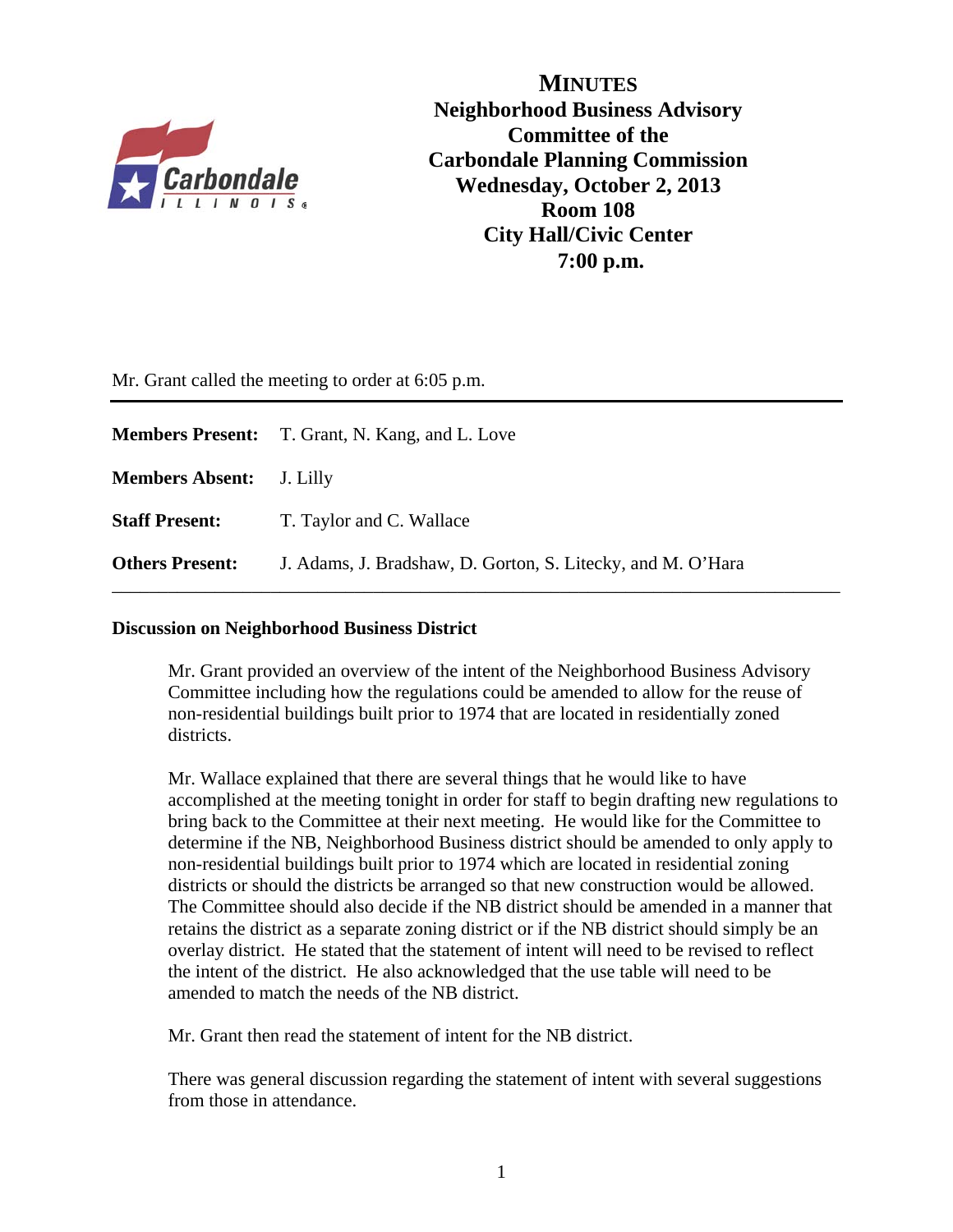There was discussion regarding the reuse of non-residential buildings compared to new constructions.

Discussion centered on whether new construction in a NB district would be economically viable and if it would be necessary due to the close proximity of most of the City's residential areas to a commercial district.

There was a lengthy discussion explaining what uses are currently permitted as home occupations versus what uses may need to be included in the NB district rewrite.

S. Litecky expressed the necessity to allow the reuse of the existing non-residential buildings.

There was discussion regarding what buildings would be eligible and how many of these structures actually exist in the City.

Mr. Grant suggested that the NB district should focus solely on the reuse on nonresidential buildings rather than new construction. There was concurrence from the group.

The group discussed proposed uses for the old National Guard Armory and how these uses could be accommodated through changes in the NB district regulations.

The group acknowledged that the Armory provides a unique opportunity with many uses that may be appropriate with the necessary oversight provided by the special use process.

Mr. Kang suggested that the group look at the list of uses included in the use table and determine which uses should be permitted in the NB district.

Mr. Wallace asked that the group sit down at a future meeting and go through the list of permitted and special uses to determine what should be allowed. In order to help facilitate this discussion, he asked that each member go through the use table and mark those uses that should be considered and bring them to the next meeting so that staff can compile the results for the group. The group agreed that this was an acceptable approach.

## **Adjournment**

Mr. Grant adjourned the meeting at 7:28 p.m.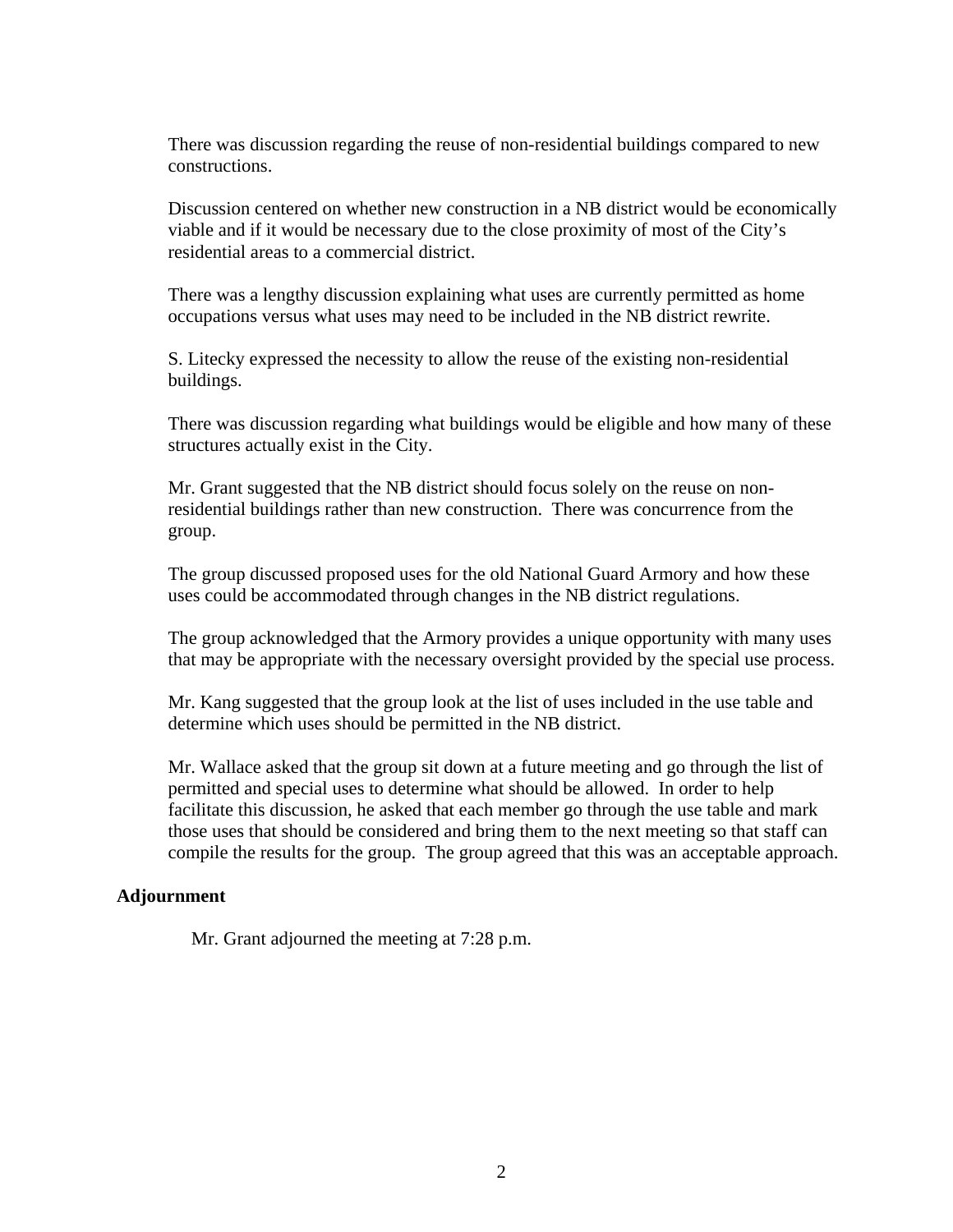

**MINUTES Neighborhood Business Advisory Committee of the Carbondale Planning Commission Wednesday, October 16, 2013 Room 108 City Hall/Civic Center 7:00 p.m.**

Mr. Grant called the meeting to order at 6:00 p.m.

|                        | <b>Members Present:</b> T. Grant and L. Love |
|------------------------|----------------------------------------------|
|                        | <b>Members Absent:</b> N. Kang and J. Lilly  |
| <b>Staff Present:</b>  | T. Taylor and C. Wallace                     |
| <b>Others Present:</b> | S. Litecky, M. O'Hara, and D. Thomas         |

#### **Discussion on Neighborhood Business District**

Mr. Grant provided an overview of the last meeting and stated that what the group decided they would like to concentrate on are the large non-residential buildings located in residentially zoned areas. He explained how the Neighborhood Business district currently exists, as it was adopted by the Council as part of the new Zoning Ordinance, and that the Planning Commission's original recommendation to the Council was to make everything a special use. This would give Council the ability to place special conditions on each use. He went on to discuss home occupations and how those might apply within a NB district.

 Mr. Wallace clarified that with the adoption of the new Zoning Ordinance, home occupations are now allowed within the residential districts as long as the eight criteria are met. This has helped simplify the process for residents.

Ms. O'Hara asked what happens if the eight criteria are not met.

 Mr. Wallace stated that if the eight criteria are not met, then the home occupation would then be subject to the special use permitting process.

Mr. Grant began discussing potential uses of some of these buildings.

 Mr. Wallace thanked the group for submitting the completed table where each member reviewed the uses and marked those with a "P" for permitted and an "S" for special use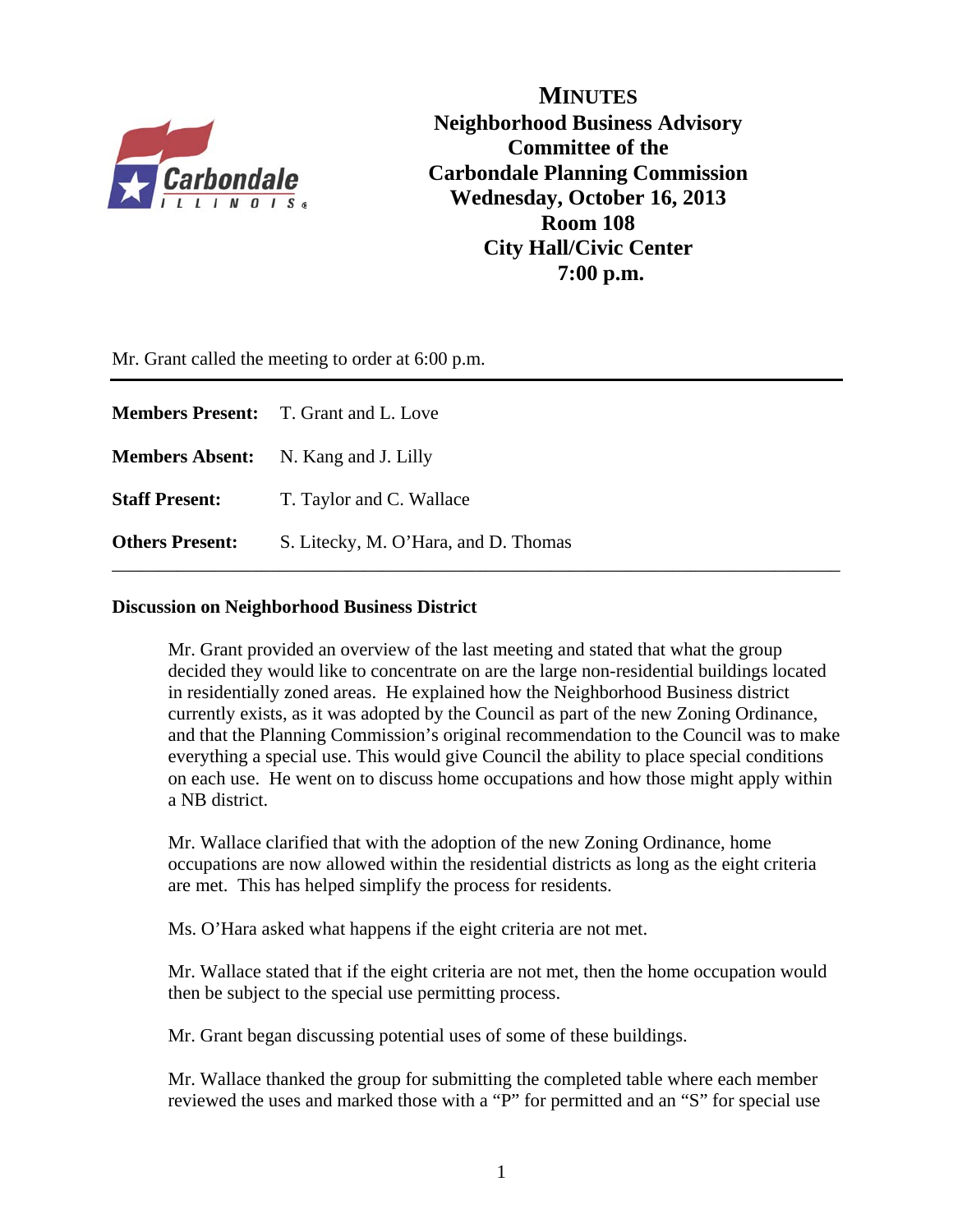for those uses that should be considered. He indicated that the responses would be compiled into a table that could be used for comparison purposes. This would simplify the process so that the group could focus on the areas where additional discussion would be required rather than spend time going over uses in which the group was already in agreement.

Mr. Grant asked how the Committee should proceed from here.

 Mr. Wallace responded that in order to make a recommendation to the Planning Commission the committee must first decide on what uses will be allowed, then they must determine what the process will be for applying for the NB zoning and what properties would be eligible.

 There was general discussion regarding the use categories with clarification from staff on those that needed explanation.

 Mr. Wallace stated that he would like to put together the comparison tables and draft some specific language based upon the discussions held during these meetings and other feedback that he has received throughout this process. The Committee could then review the draft and provide feedback at their next meeting.

 There were additional questions regarding use categories with staff providing clarification.

 There was discussion with regards to the statement of intent. The Committee requested that staff revise the statement of intent and gave general ideas for what they would like to see.

 Mr. Grant stated that the group is in agreement in that staff should revise the statement of intent, draft new regulations, and bring the compiled use table to the next meeting for discussion.

The Committee agreed.

#### **Adjournment**

Mr. Grant adjourned the meeting at 7:21 p.m.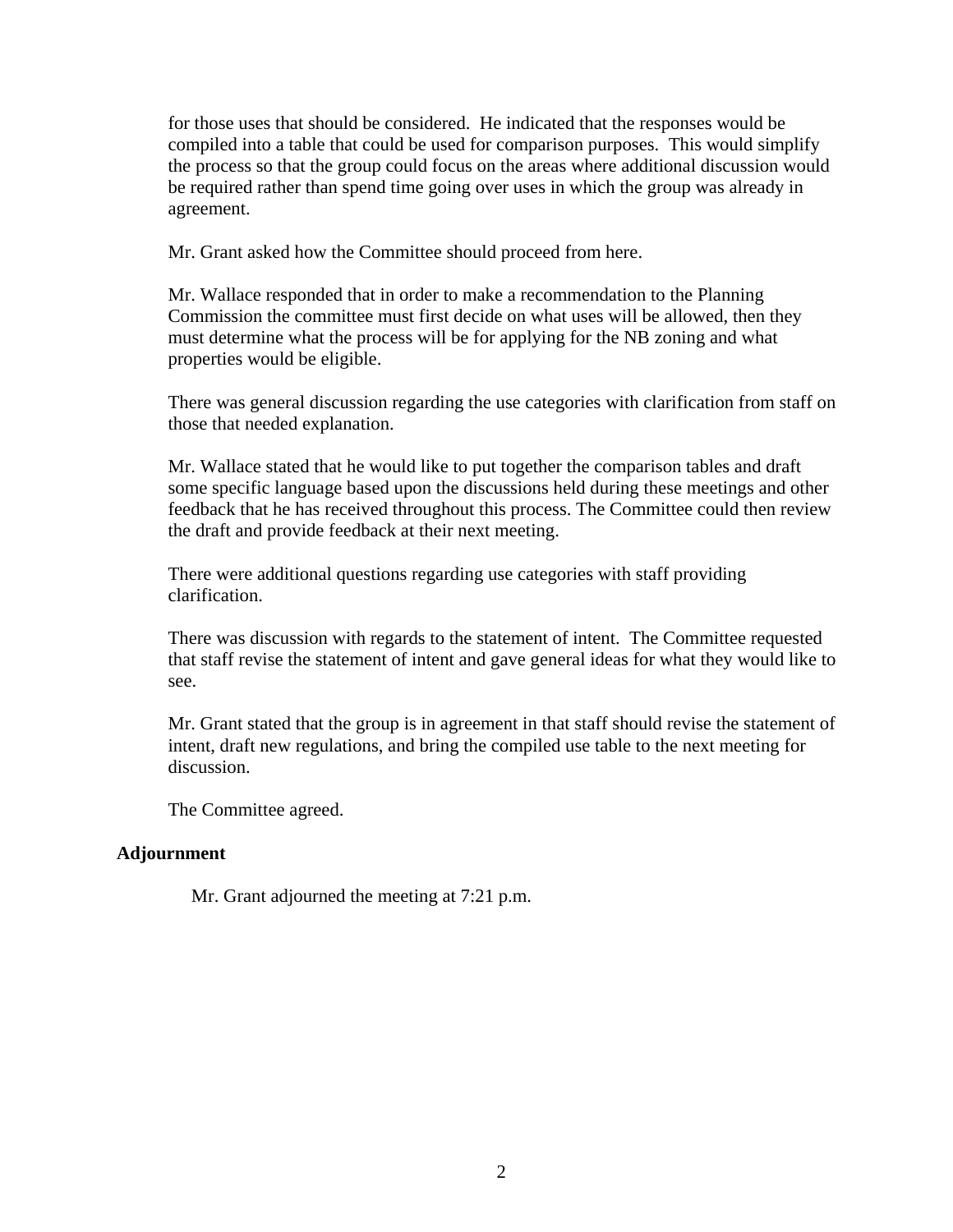

**MINUTES Neighborhood Business Advisory Committee of the Carbondale Planning Commission Wednesday, December 18, 2013 Room 108 City Hall/Civic Center 7:00 p.m.**

Mr. Grant called the meeting to order at 6:27 p.m.

|                        | <b>Members Present:</b> T. Grant, J. Lilly, L. Love, and N. Kang |
|------------------------|------------------------------------------------------------------|
| <b>Members Absent:</b> | <b>None</b>                                                      |
| <b>Staff Present:</b>  | T. Taylor and C. Wallace                                         |
| <b>Others Present:</b> | C. Anz, J. Bradshaw, K. Schachel                                 |

#### **Discussion on Neighborhood Business District**

Mr. Grant opened the meeting and gave a brief explanation of the Committee's progress to date. He then asked Mr. Wallace to describe the information included in their packet.

 Mr. Wallace explained the use table that was included in the Committee's packet and how the responses from Committee members and others from the community were compiled into the table. He then asked that the group discuss each use and determine what uses should be permitted by right and which should only be allowed as a special use.

 The Committee discussed the list of uses and determined how each should be treated. After considerable discussion, the Committee was able to agree on how each use should be treated.

 Mr. Grant reiterated the Committee's desire to amend the Neighborhood Business district to only apply to the non-residential buildings located in residential zoning districts. He then read the revised statement of intent.

 The Committee discussed the revised statement of intent for the NB district as proposed by staff.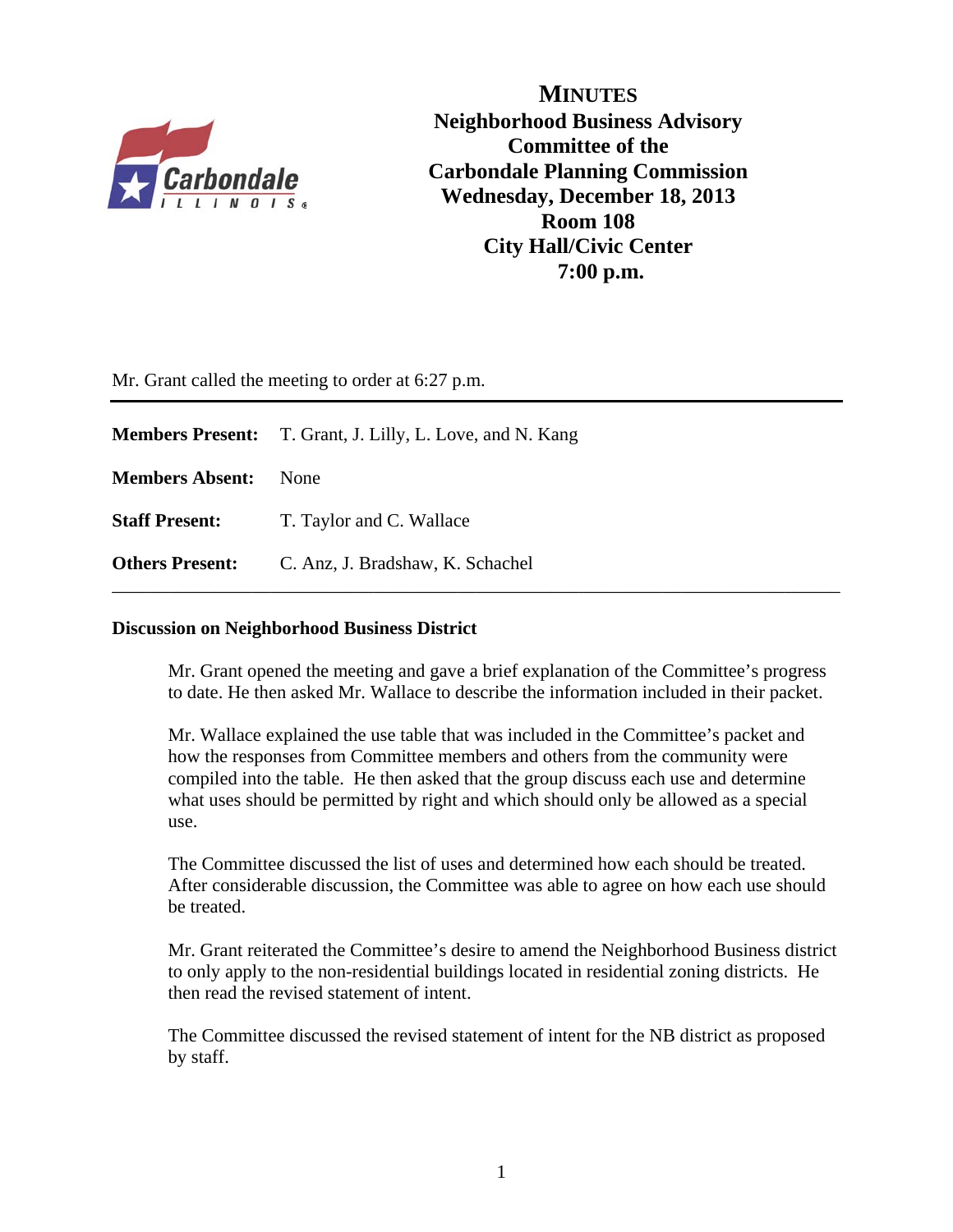Mr. Wallace explained what properties would be eligible to apply for the NB zoning. Per the Committee's direction, the NB zoning would only be eligible for existing nonresidential buildings and their existing parking areas. Restrictions on the district would not allow property adjacent to these buildings to be acquired in order to expand the building or parking. The intent would be to limit the size of NB districts and not allow further encroachment into neighborhoods.

 Mr. Wallace then described the process for applying for the NB zoning which would be similar to the way a rezoning to PUD, Planned Unit Development or BPL, Planned Business is handled. This would give the City Council greater control over what is initially approved by requiring a preliminary development plan for the property. He went on to explain that any future deviations from the approved development plan would have to come before the City Council for consideration. This would again be similar to amendments to a BPL plan or PUD plan. This would give the City Council greater oversight over any future changes to the property.

 The Committee agreed that this would allow a greater protection for the neighborhood and would give the City a higher level of oversight.

 Mr. Grant asked if a person could acquire one of these non-residential buildings and have it torn down so that one might build a new commercial structure.

Mr. Wallace explained that under the proposed regulations this would not be allowed.

The Committee then went through all changes to the proposed district.

 After discussion, the Committee agreed that the proposed changes were adequate to protect the surrounding neighborhoods while at the same time allowing the adaptive reuse of non-residential buildings located within residentially zoned areas.

 Mr. Wallace stated that the item would be placed on a future Planning Commission agenda and would then be sent to the City Council.

## **Adjournment**

Mr. Grant adjourned the meeting at 7:40 p.m.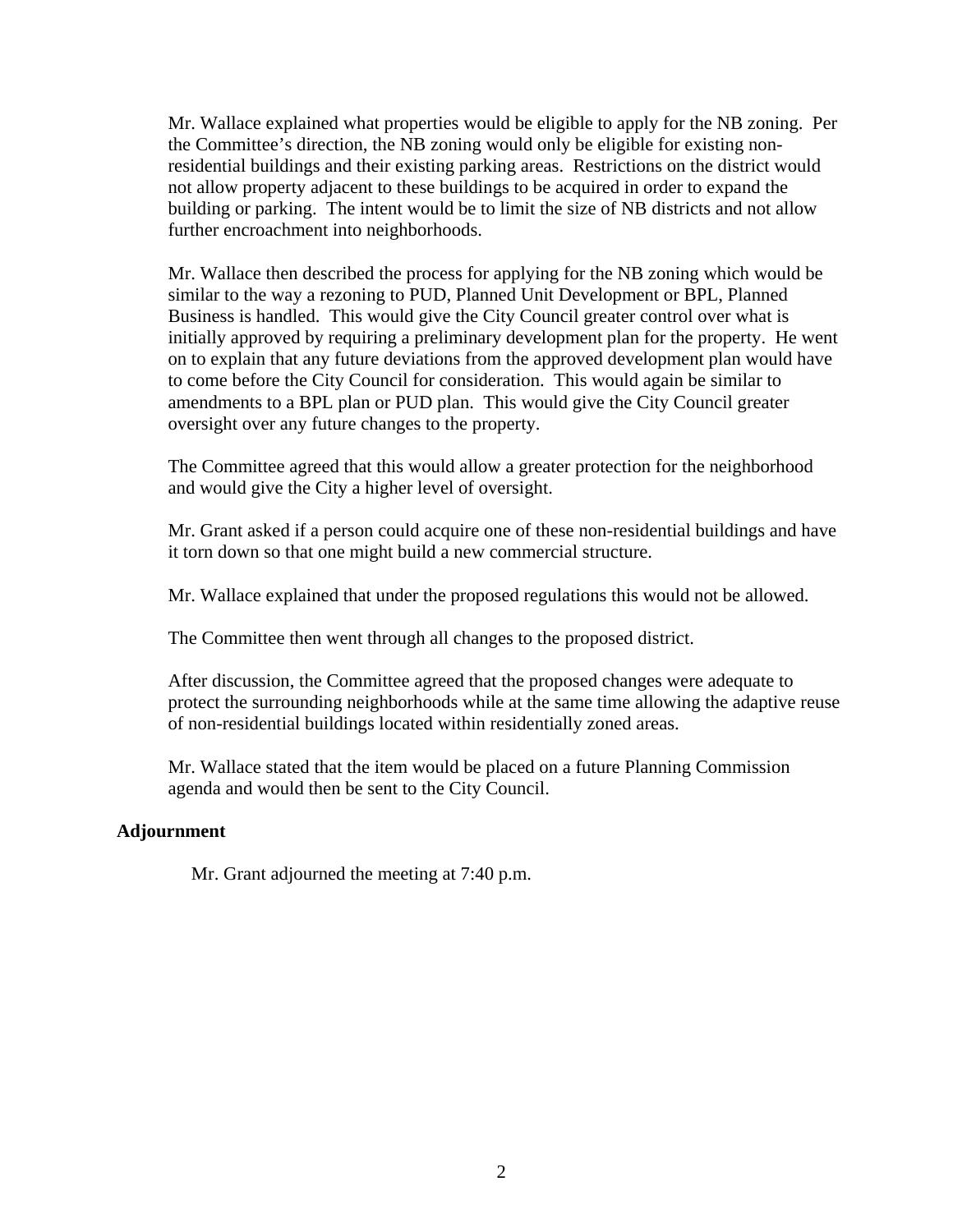## **Carbondale Public Library Board of Trustees**

Wednesday, January 15, 2014 Meeting Room 4:30 p.m. 405 West Main St.

## **MINUTES**

## **Call to order.**

## **Roll call.**

Introductions, audience and visitors. Visitors are asked to introduce themselves at this time and present any issues they wish to discuss. Visitors wishing to address specific agenda items will be granted two to five minutes at the discretion of the President, not to exceed a total of twenty minutes.

Roland Person, President (1) Philip Brown, Vice President Susan Tulis, Secretary Don Prosser, Treasurer (2) Joyce Hayes (1) Barbara Levine Harriet Simon (1) Sharifa Stewart (1)

**Absent.**  Julian Pei  $(1 + 4$  excused)

The number following the Trustee's name indicates the number of absences this fiscal year.

## **Staff present.**

Diana Brawley Sussman, Library Director Gwen Hall, Finance Manager

**Visitors present.**  None.

**President's report.**  None.

## **Secretary's report.**

1. Approval of the December 11, 2013 minutes. One correction needed: change the word "someone" to "some" in the librarian's report. Harriet Simon made a motion to approve the minutes with this correction. Barbara Levine seconded. MOTION passed unanimously.

## **Correspondence and communications.**

1. Discussed Jackson County Board of Review appeals for reductions in assessed value.

## **Financial report.**

1. Approval of bills payable up to and including bills due January 16, 2013 to February 15, 2013. Philip Brown made a motion to approve payment of bills. Susan Tulis seconded. MOTION passed unanimously. 2. Acceptance of the financial report for November 2013. Gwen Hall reported that the library had received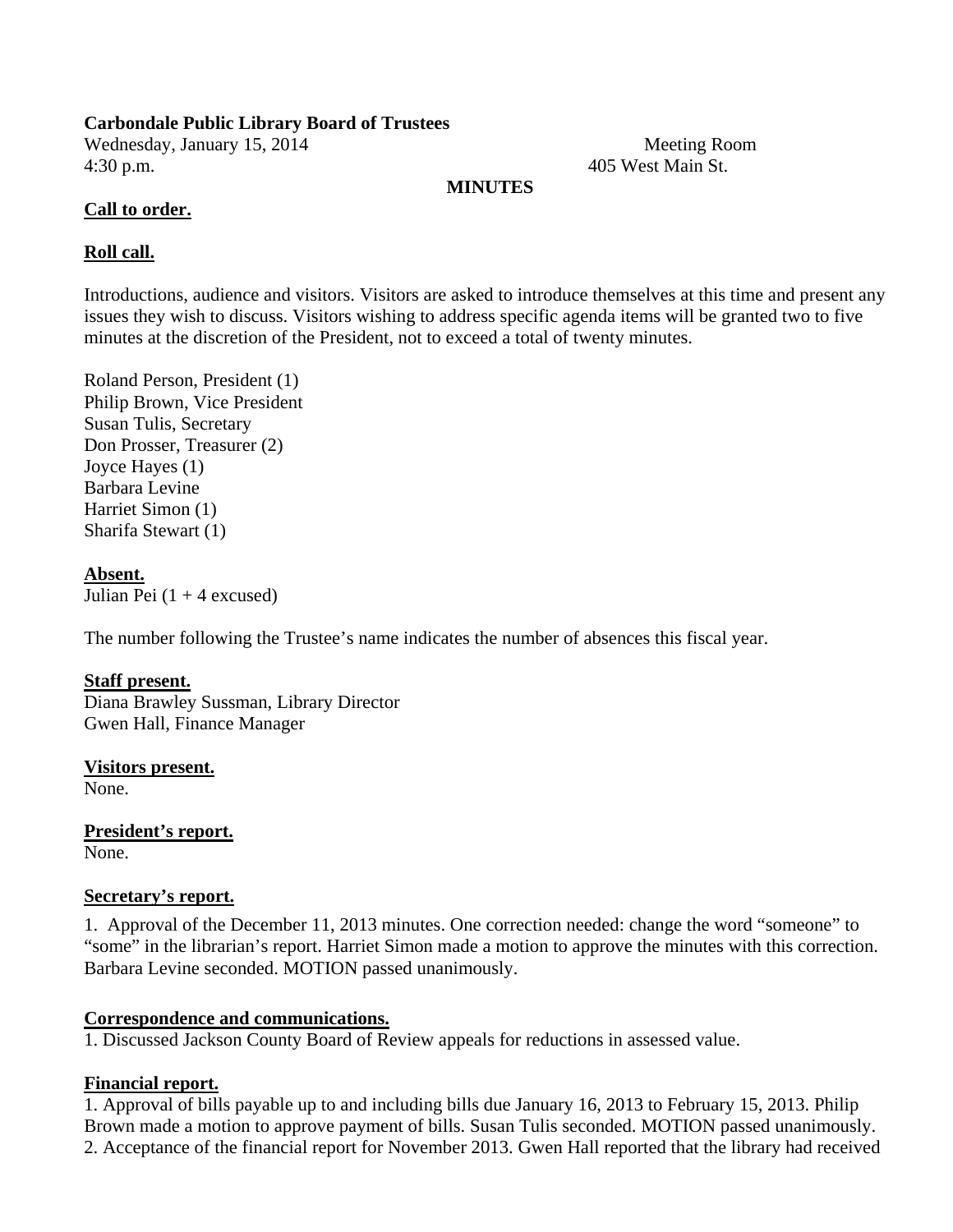another 88,000 in property tax revenue. Revenue is coming in faster than it was last year. Gwen Hall addressed questions. Joyce Hayes made a motion to accept the report. Sharifa Stewart seconded. MOTION passed unanimously.

## **Librarian's report.**

1. Building and grounds maintenance and construction. The Director reported that the carpeting had been completed as scheduled, with the exception of the stairway landing. Considering the high cost of replacing all quarry tile, we will install "walk-off" carpet tile on the landing and entryway vestibules, which should reduce carpet stains throughout the library. There may be some costs incurred to create in-ground outlets and re-route data lines. These changes will reduce the hazard of patrons' laptop cords being strung across a throughway when plugged into the wall. It will allow us to reposition one staff person's desk. The Director reported that library staff had been very helpful, and Maintenance Manager Jimmy Kalert's expertise and flexible personality were enormously beneficial throughout the project.

2. City Council meeting on levies. The Director reported that there were two votes against the levy (Mayor Fritzler and Councilwoman Adams). However, the Mayor stated that his objection was to the city's levy, not the library's and said that he felt that Councilwoman Adams agreed with him on this point.

**Committee reports.** 

None.

**Unfinished business.**  None.

**New business.** 

None.

## **Other.**

Discussed making sure that we have (and that staff are aware of) memorial/in-honor-of donation forms. Discussed reviewing and perhaps amending by-laws to ensure that they allow for excused absences.

## **Adjournment.**

Adjourned at 5:09 pm

Next Board Meetings for 2014 (all in Public Library meeting room, 4:30 p.m.): February 12, March 12, April 9, May 14, June 11, July 9, August 13, September 10, October 8, November 12, December 10

## **Respectfully submitted:**

Susan Tulis, Secretary

**Prepared by:** Diana Brawley Sussman, Library Director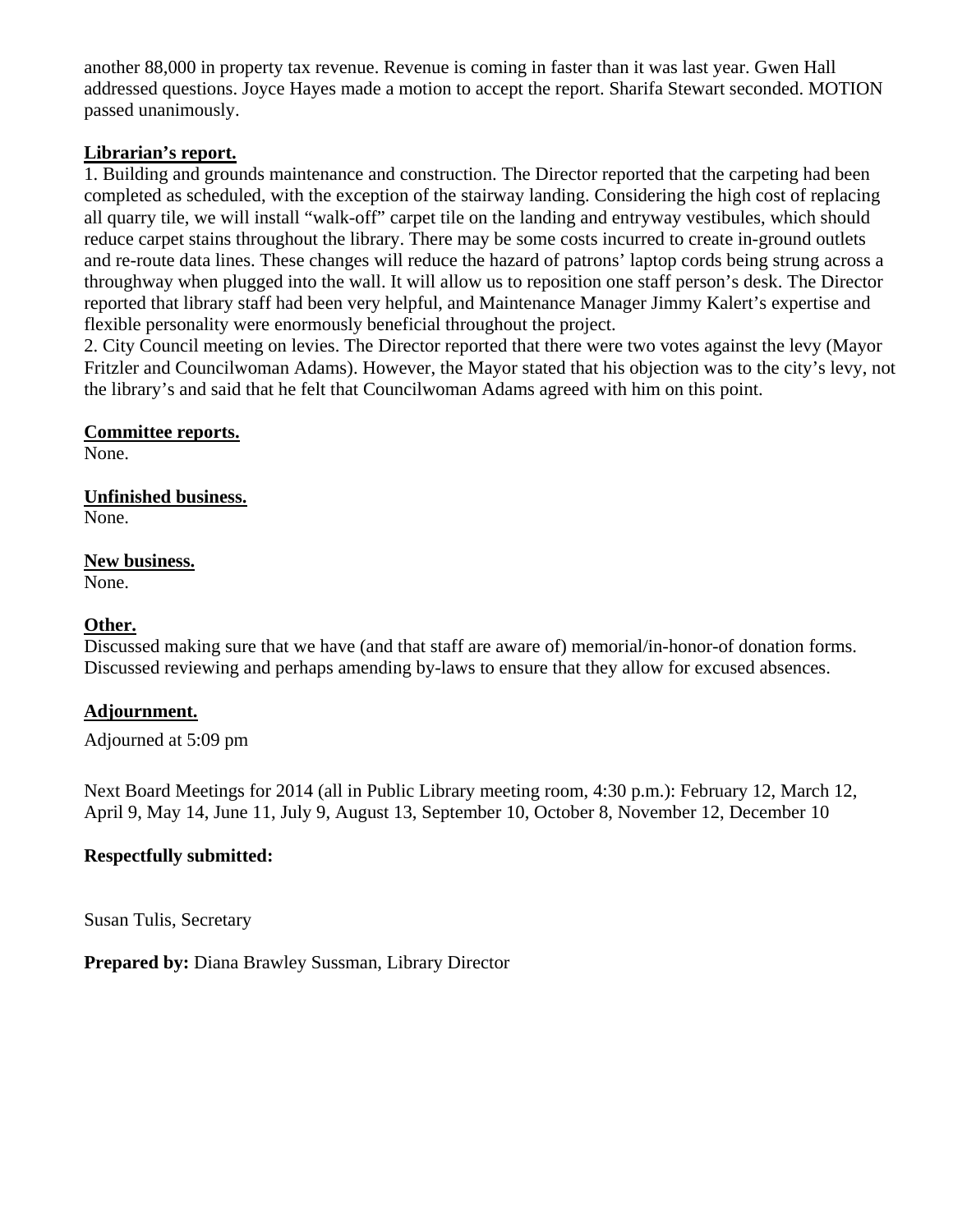

The City of Carbondale's Liquor Advisory Board held a meeting on Tuesday, December 10, 2013, in Room 103 of the Carbondale Civic Center, 200 South Illinois Avenue. Chairman Robinson called the meeting to order at 5:30 p.m. with the following-named members of the Board present/absent:

#### **1. Roll Call**

Present: Mark Robinson, John Mills, Tasis Karayiannis, and Emily Loehmer

Absent: Steve Payne, Joyce Webb, Sarah O'Dell

A quorum was available to take action on the agenda items. City Staff present for the meeting included Deputy City Clerk Alicia Burtley and Fire Chief John Michalesko.

#### **2. Approval of Minutes**

J. Mills moved, T. Karayiannis seconded, to approve the minutes from November 7, 2013. VOTE: All voted aye, motion declared carried.

#### **3. Consideration of an application for a Class A1 PKG liquor license from Heartland Business Operations, LLC d/b/a Pita Alley, 1711 West Main Street**

 The applicant, Imad Samarah, owner, was present to answer questions from the Board. In response to M. Robinson confusing his application as one for packaged liquor store, Mr. Samarah indicated his establishment would operate as a restaurant but would include the sale of packaged liquor, as long as the consumer purchases an entrée item, for off premises consumption.

 The Board discussed concerns regarding restaurants having a license that enables them to sell package liquor. There were questions with regard to other businesses taking advantage of the Class A1 liquor license because they would classify their establishment as a restaurant. It was brought to the attention of the Board that the City Code specifically states, "A Class A1 license shall not be issued to the applicant unless at least fifty-one percent (51%) of its gross retail sales revenue is collected from the sales of nonalcoholic beverages and food."

 M. Robinson asked the applicant how he intended to limit abuse of package liquor sales. Mr. Samarah indicated they would have to purchase an entrée and the least expensive entrée costs \$9.00, which are kebabs, beef and chicken entrées. J. Mills asked Mr. Samarah would he be okay with just a liquor license and not worrying about the package liquor license. Mr. Samarah stated he would be okay with that, however, he would appreciate it if the package liquor license would be approved.

 MOTION: J. Mills moved, T. Karayiannis seconded, to recommend approval of Class A1 PKG liquor license to Heartland Business Operations, LLC d/b/a Pita Alley at 1711 West Main Street, contingent upon receipt of all outstanding items. VOTE: All voted aye, motion declared carried.

#### **4. Liquor Advisory Board Comments**

J. Mills stated that the City Council may want the Liquor Advisory Board to look at the wording of this particular license (Read: PKG) to see if it needs some changes. J. Mills' comments concerned the potential abuse of this option. M. Robinson referenced issues with a prior liquor license holder, Gold Mine.